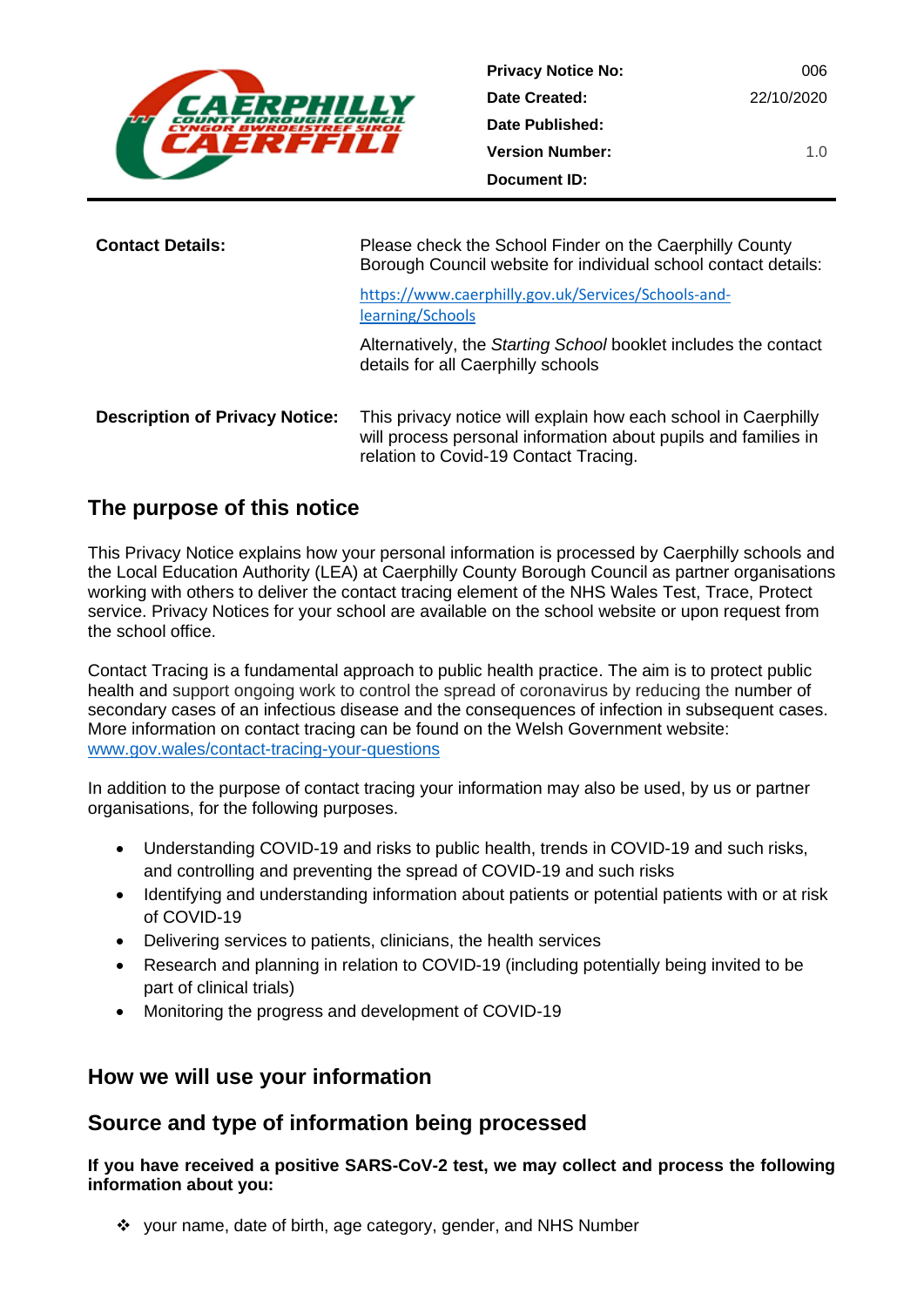- ❖ full address (including post code) and contact details
- ❖ disability, vulnerability, and ethnicity data
- ❖ physical or mental health conditions
- ❖ your job title, place of work, line manager and description of your work
- ❖ names, date of birth, and contact details of those in your household together with whether they were present during your infectious period
- ❖ names and contact details of others who you have been in contact with during your infectious period
- ❖ the places you have visited during your infectious period
- ❖ any symptoms of COVID-19 that you may have and if you have hospitalised with those symptoms.

#### **We may collect and process the below information about you if you have been identified as potentially having been in contact with an individual who has received a positive SARS-CoV-2 test during their contagious period:**

- ❖ your name, date of birth, gender and NHS Number
- ❖ full address (including post code) and email contact details
- ❖ disability, vulnerability, and ethnicity data
- ❖ your job title, place of work, line manager and description of your work
- ❖ names, date of birth, and contact details of those in your household
- ❖ any symptoms of COVID-19 that you may have and if you have hospitalised with those symptoms.

### **Source of the personal data**

Some of the personal information we process is provided to us directly by you, or your representative, to support the Local Authority with operating a COVID-19 Contact Tracing service (including providing advice and support to those that have been in contact with an individual who has received a positive SARS-CoV-2 test).

We also receive personal information indirectly from the below sources in the following scenarios:

- ❖ *If you have received a positive SARS-CoV-2 test:* your name, date of birth, address and contact details would have been provided to us by the Track, Trace, Protect (TTP) team following notification from your testing centre operated by one of the partner organisations.
- ❖ *If you have been identified as having been potentially in contact with an individual who has received a positive SARS-CoV-2 test:* your name, date of birth, address and contact details would have been provided to us by that individual, their representative, or the Track, Trace, Protect (TTP) team.

If you would like further information on the source of this information, please contact the school.

## **Why do we collect and use your information**

Caerphilly schools collect and process some of the personal data described above as part of their normal course of business to administer the education it provides to children and young people. For example:

• the provision of educational services to individuals;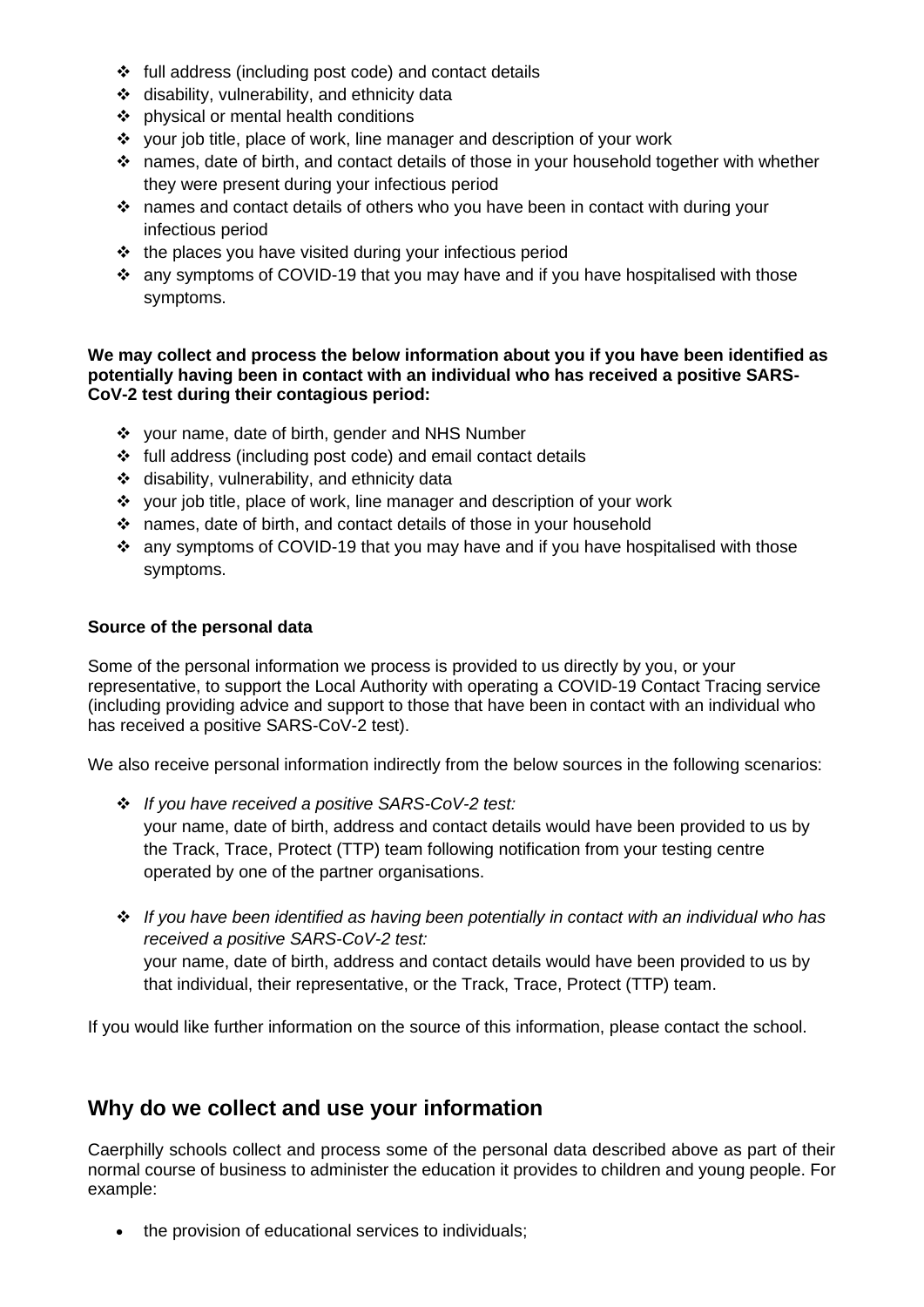- monitoring and reporting on pupils'/children's educational progress;
- the provision of welfare, pastoral care and health services;
- the giving of support and guidance to children and young people, their parents and legal guardians;

Additional information, such as the places you have visited and details of others you have been in contact with, is collected if a pupil, member of staff, or family member have either received a positive SARS-CoV-2 test, or have been identified as having been potentially in contact with an individual who has received a positive SARS-CoV-2 test.

Each individual school has the following role and responsibilities to support Covid-19 contact tracing testing of pupils and staff:

- ❖ Hold and be responsible for the care for their learners and staff members throughout the testing process
- ❖ Agree an internal mechanism for managing and monitoring referrals to the Local Education Authority (LEA)
- ❖ Be responsible for managing the collection of Lateral Flow Device (LFD) tests to individuals who would like to take part in regular testing.
- ❖ Undertake the assessment and triaging of their learners with the parent/carer or learner (if age appropriate) and deem them eligible for isolation/testing if they fulfil the definition of a possible case of COVID-19.
- ❖ Support contact tracing teams by providing initial advice around self-isolating and where individuals can find further information on health and well-being.
- ❖ Inform their learners and staff about the use of their personal information for the LFD test. This should include:
	- o that their information will be shared with Aneurin Bevan University Health Board and Public Health Wales to process the test result and action accordingly;
	- $\circ$  that the individual's test results are shared with their school so they can action local arrangements in the event of a positive SARS-CoV-2 test.
- ❖ Supply individuals who would like to take part in regular testing with LFDs and maintain a record of testing kits distributed.
- ❖ To maintain a COVID-19 results register for the purpose of implementing local arrangements where a positive test is reported.

We also collect and use pupil information under Section 537A of the Education Act 1996 and section 83 of the Children Act 1989. We also comply with Article 6(1)(c) and Article 9 (2)(b) of the General Data Protection Regulation (GDPR).

### **Legal basis for processing**

In order for the processing of personal data to be lawful under the General Data Protection Regulations 2016, a valid condition from Article 6 of the Regulations must be identified.

The legal basis for processing your personal data for contract tracing purposes under the General Data Protection Regulation (GDPR) is:

*6(1)(e) processing is necessary for the performance of a task carried out in the public interest or in the exercise of official authority vested in the controller*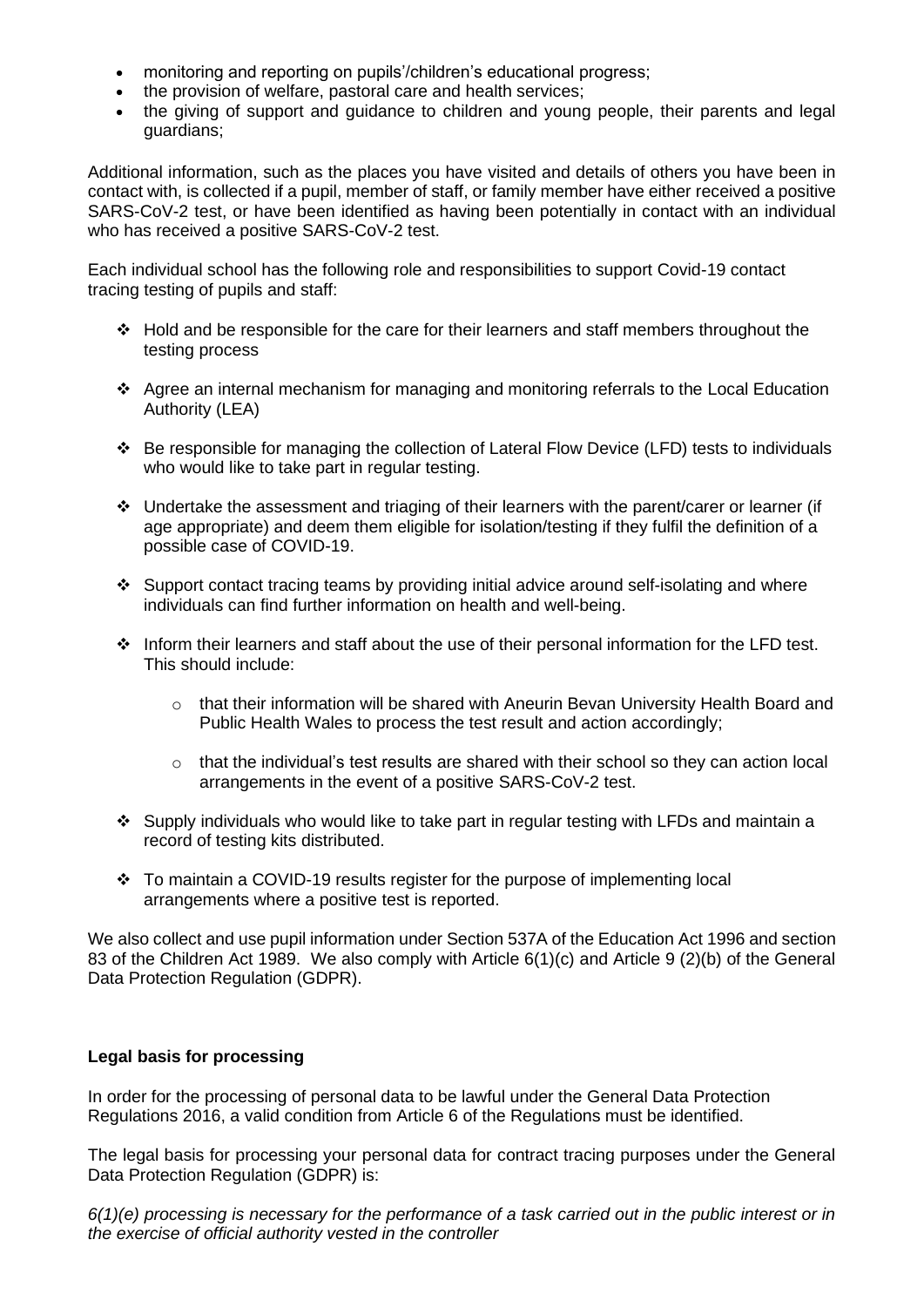The public task is provided by:

- Public Health (Control of Disease) Act 1984
- The Health Service (Control of Patient Information) Regulations 2002
- Coronavirus Act 2020
- The Health Protection (Coronavirus Restrictions) (Wales) Regulations 2020

Data Protection legislation provides extra protection for certain classes of information called 'special categories of personal data', which includes:

- Racial or ethnic origin
- Religious or other beliefs of a similar nature
- Political opinion
- Physical or mental health or condition
- Genetic data
- Biometric data (where used for identification purposes)
- Sexual life or orientation
- Trade union membership

Data Protection legislation also provides extra protection for personal data in relation to criminal allegations, proceedings, outcomes and sentences.

If any information falls within these definitions, an additional condition from Article 9 must be identified in order to process these classes of information, taking into account additional provisions of the Data Protection Act 2018. This is outlined below:

Article 9(2)(i) for special category data –

*processing is necessary for reasons of public interest in the area of public health, such as protecting against serious cross-border threats to health or ensuring high standards of quality and safety of health care and of medical devices, on the basis of Union or Member State law which provides suitable and specific measures to safeguard the rights and freedoms of the data subject.*

Other applicable articles may include:

Article  $9(2)(g)$  for special category data –

*processing is necessary for reasons of substantial public interest on the basis of Union or Member State law; and Article 10 for criminal data – when the processing is authorised by Union or Member State law.* 

### Article 9(2)(h) for special category data –

*processing is necessary for the purposes of preventative or occupational medicine, for the assessment of the working capacity of the employee, medical diagnosis, the provision of health or social care or treatment or the management of health or social care systems and services on the basis of Union or Member State law or pursuant to contract with a health professional and subject to the conditions and safeguards referred to in paragraph 3.*

The relevant Member State law is the Data Protection Act 2018, and this processing is covered by Schedule 1, Part II, 6(1).

*This condition is met if the processing—*

- *(a) is necessary for a purpose listed in sub-paragraph (2), and*
- *(b) is necessary for reasons of substantial public interest.*

(2) *Those purposes are—*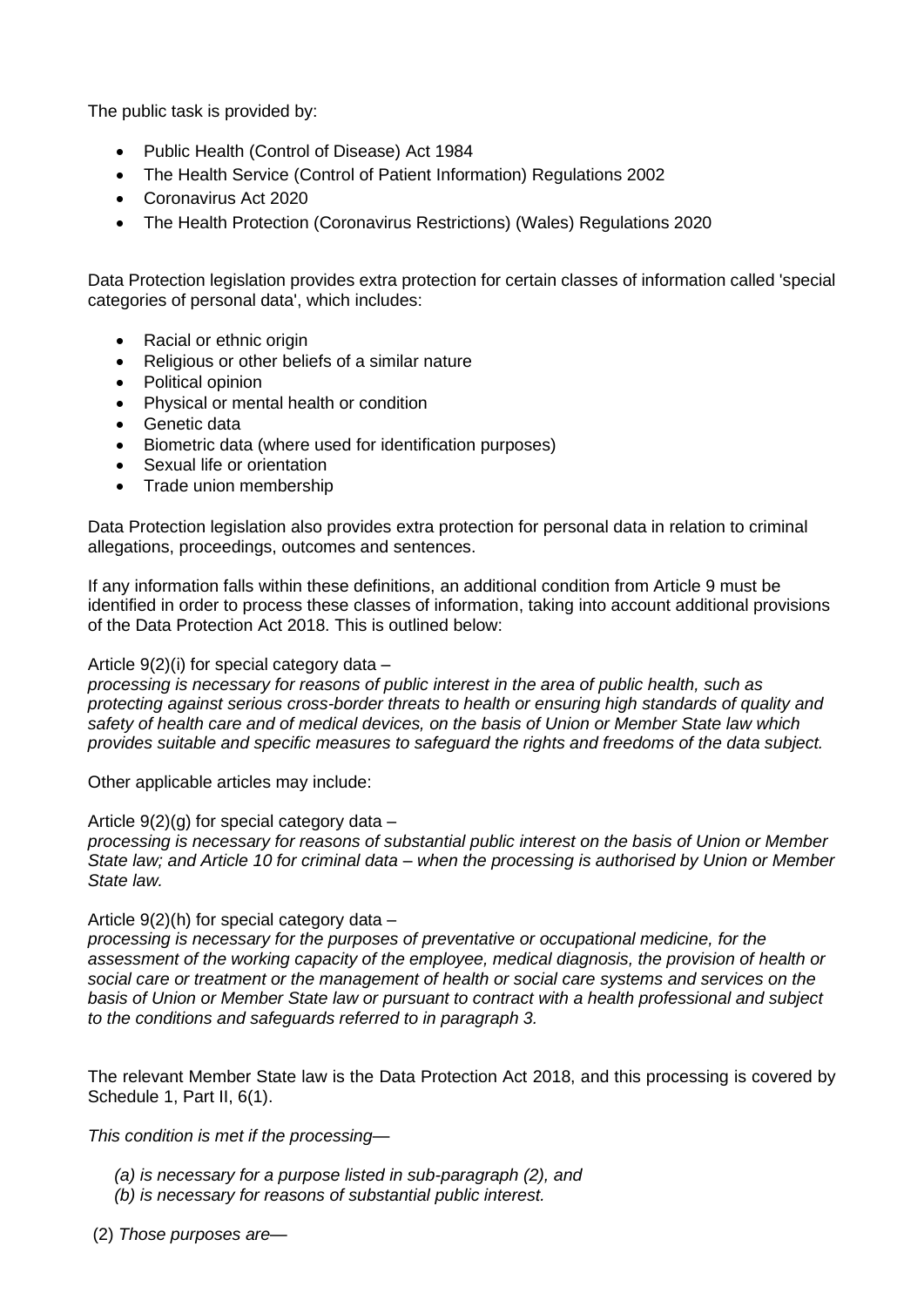*(a) the exercise of a function conferred on a person by an enactment or rule of law; (b) the exercise of a function of the Crown, a Minister of the Crown or a government department.*

## **Who will have access to your information?**

### **Identity of Data Controller and Data Protection Officer**

The Data Controller for your information is the school you or your child attends.

The Data Protection Officer is contracted by the school to Caerphilly County Borough Council. You can contact the school Data Protection Officer on 01443 864049, or by email at [dataprotection@caerphilly.gov.uk](mailto:dataprotection@caerphilly.gov.uk)

## **The organisations that are processing your personal data**

Your data may be processed by one or more of the organisations listed below, depending on where you live and the contact you have through the contact tracing service.

- All 22 Welsh Local Authorities
- All 7 Local Health Boards
- Public Health Wales NHS Trust
- Velindre Hospital NHS Trust (through NHS Wales Informatics Service NWIS)
- Welsh Ambulance Service Trust

All these organisations have the status of **'Joint Data Controller'** and are all responsible for the personal data they process as a result. They are all party to an agreement across Wales that sets out how and why they process that information.

You can find contact details for your Local Health Board and other Local Authorities by visiting: <https://www.wales.nhs.uk/ourservices/directory/LocalHealthBoards> <https://www.wlga.wales/welsh-local-authority-links>

Public Health Wales provides specialist support, advice and leadership at a national level supported by NWIS who provide the digital platform. If you would like further information on how Public Health Wales handles your personal data, or how they work with data processors, please see their Privacy Notice by visiting:<https://phw.nhs.wales/use-of-site/privacy-notice/>

If you would like further information on how NWIS handles your personal data, or how we work with data processors please see our main Privacy Notice by visiting: <https://nwis.nhs.wales/use-of-site/privacy-policy/>

# **Details of main users of your information**

The main users of your information will be the school you or your child attends and the Local Authority.

### **Details of sharing your information with other organisations**

We may be required to share certain pupil information with specific organisations, but only with a clearly defined reason and an appropriate legal basis under data protection law.

We always ensure that the sharing of personal information is securely undertaken.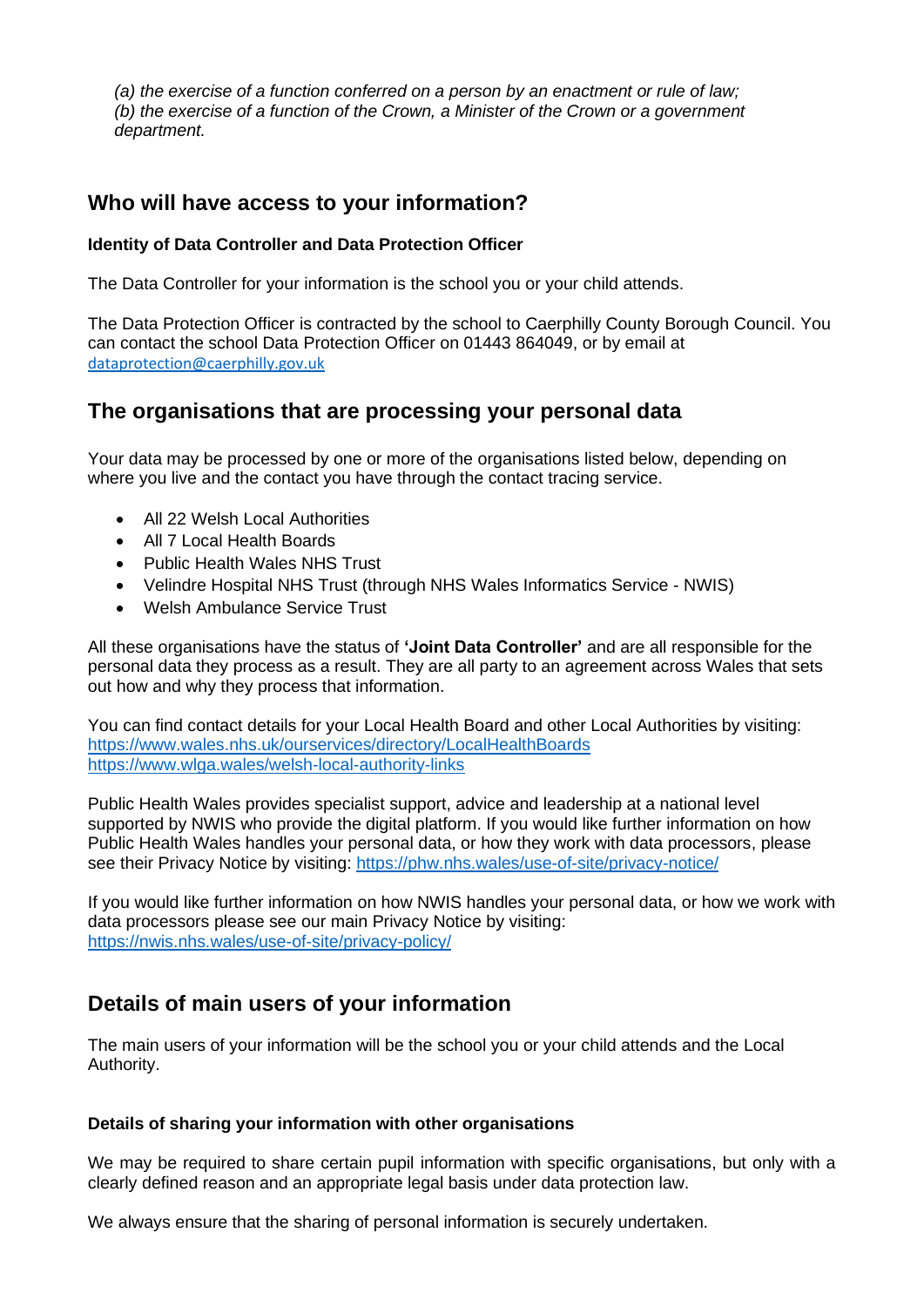| Organisation                                                                                                                              | Reason                                                                                                                                                                                                                                                                                                                                                                                                                            | <b>Lawful Basis</b>                                                                                                                                                                                                                                                                                                                                                                                                                                                                                                                                                                                  |
|-------------------------------------------------------------------------------------------------------------------------------------------|-----------------------------------------------------------------------------------------------------------------------------------------------------------------------------------------------------------------------------------------------------------------------------------------------------------------------------------------------------------------------------------------------------------------------------------|------------------------------------------------------------------------------------------------------------------------------------------------------------------------------------------------------------------------------------------------------------------------------------------------------------------------------------------------------------------------------------------------------------------------------------------------------------------------------------------------------------------------------------------------------------------------------------------------------|
| <b>Caerphilly County</b><br><b>Borough Council</b><br>(including the Contact<br>Tracing, Education,<br>and Environmental<br>Health teams) | To support the NHS Wales Test,<br>Trace, Protect service in containing<br>the spread of coronavirus. The<br>service is delivered by a number of<br>public sector partners working<br>together, including Public Health<br>Wales, Local Health Boards, Local<br>Authorities, and the NHS Wales<br>Informatics Service (NWIS). We<br>are required to share your name,<br>date of birth, and contact details<br>(including address). | Compliance with a legal<br>obligation (Art 6 GDPR) under<br>Regulation 12 of the Health<br><b>Protection (Coronavirus</b><br>Restrictions) (No. 2) (Wales)<br>Regulations 2020 that requires<br>reasonable measures to be taken<br>to minimise the risk of exposure<br>to coronavirus on premises open<br>to the public and on any<br>premises where work takes<br>place, as well as to minimise the<br>spread of coronavirus by those<br>who have been on the premises.<br>www.gov.wales/taking-all-<br>reasonable-measures-minimise-risk-<br>exposure-coronavirus-workplaces-<br>and-premises-open |
| Aneurin Bevan<br><b>University Health</b><br><b>Board</b><br><b>Public Health Wales</b>                                                   | To ensure that they can undertake<br>the necessary Test, Trace, Protect<br>activities and to conduct research<br>and compile statistical information<br>about Coronavirus.                                                                                                                                                                                                                                                        | Compliance with a legal<br>obligation, public task, or<br>legitimate interest (Art 6 UK<br>GDPR)<br>Necessary for reasons of public                                                                                                                                                                                                                                                                                                                                                                                                                                                                  |
|                                                                                                                                           |                                                                                                                                                                                                                                                                                                                                                                                                                                   | interest in the area of public<br>health (Art 9 UK GDPR)                                                                                                                                                                                                                                                                                                                                                                                                                                                                                                                                             |

Please refer to the Privacy Notice page for Caerphilly schools mentioned above for further information on what personal data Caerphilly schools share with organisations for educational purposes.



**Regular Testing Process for Schools**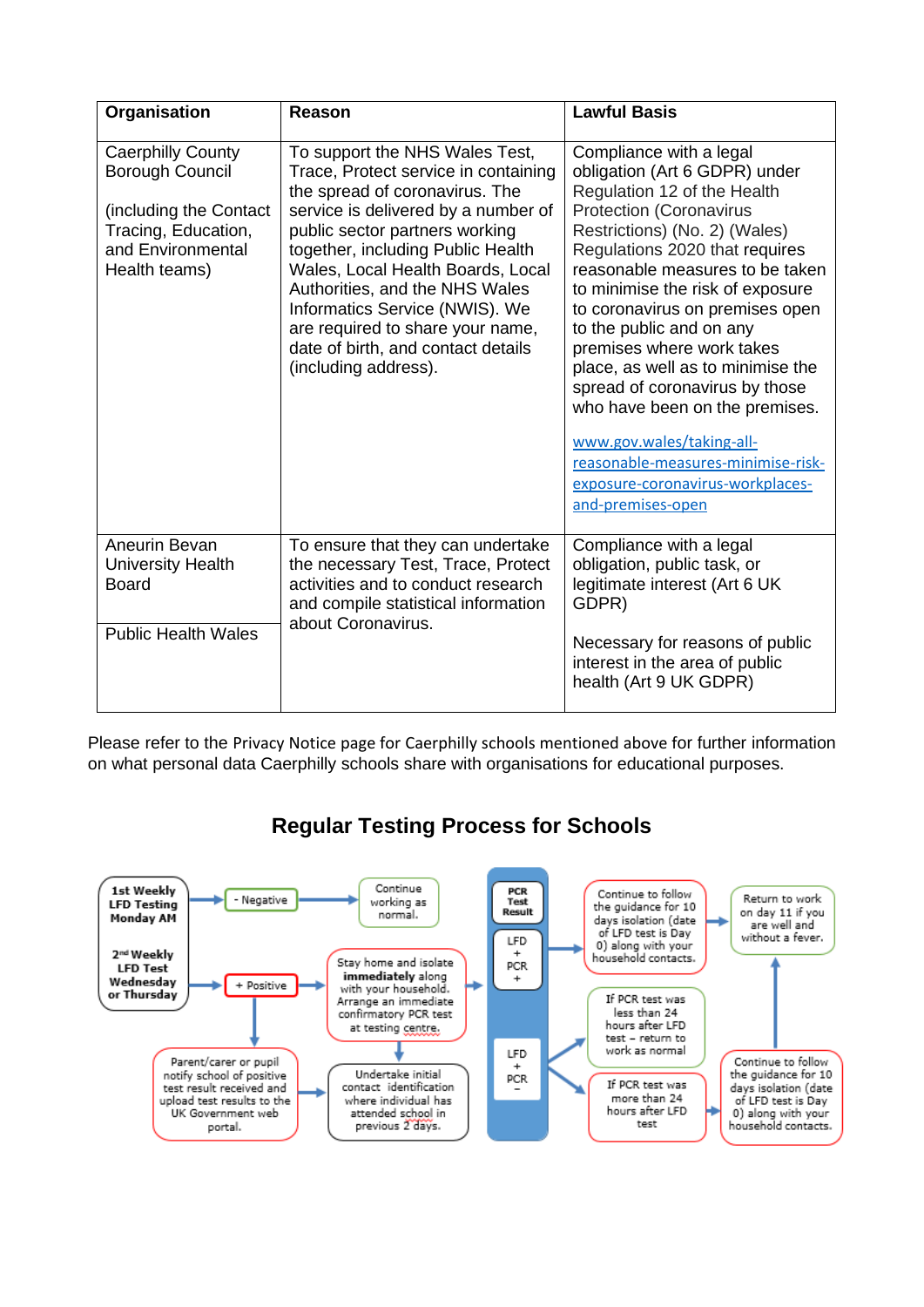### **Requests for information**

All recorded information held by the school may be subject to requests under the Freedom of Information Act 2000, Environmental Information Regulations 2004 and Data Protection legislation (General Data Protection Regulations 2016 and Data Protection Act 2018).

If the information you provide is subject to such a request, where possible, the school will consult with you on its release. If you object to the release of your information, we will withhold your information if the relevant legislation allows.

## **How long will we retain your information?**

### **Details of retention period**

Caerphilly schools hold personal data securely for the set amount of time documented in our data retention schedule. Personal data initially collected for educational purposes is retained by each individual school in line with guidance from the *Information Management Toolkit for Schools* created by the Information and Records Management Society:

IRMS Schools Toolkit - [Information and Records Management Society](https://irms.org.uk/page/SchoolsToolkit)

The personal data we share with Caerphilly County Borough Council is stored securely and kept only for as long as it is needed. Data will, therefore, be securely deleted/destroyed when no longer needed. Contract Tracing retention periods are as follows:

- The data collected for individuals who test positive with COVID-19 will be held for 7 years.
- The data collected on contacts of people with COVID-19, but do not have any symptoms, will be held for the minimum retention period of 5 years.
- Test results and information related to any ongoing conditions related to COVID-19 will also reside in your electronic health record for a longer period in accordance with normal NHS retention schedules.

# **Your Rights (including Complaints Procedure)**

### **Your rights under data protection law**

Data Protection laws give data subjects (those who the information is about) a number of rights, which include:

- **Right to be informed** how personal data is collected, stored, managed, protected, and processed.
- **Right of access** to request a copy of personal information held of yourself. However, please be aware that information can sometimes be legitimately withheld.
- **Right to rectification** of inaccurate or incomplete personal data.
- **Right to erasure** where you have the right to have your personal data erased in certain circumstances. This does not include any personal data that must be retained by law.
- **Right to restriction**, which allows you to limit the way we use your personal data in some circumstances.
- **Right to portability** gives an individual the right the receive copies of data provided to a controller in a portable format.
- **Right to object** to the processing of ones personal data; and the final one is the
- **Rights in relation to automated decision making and profiling.**